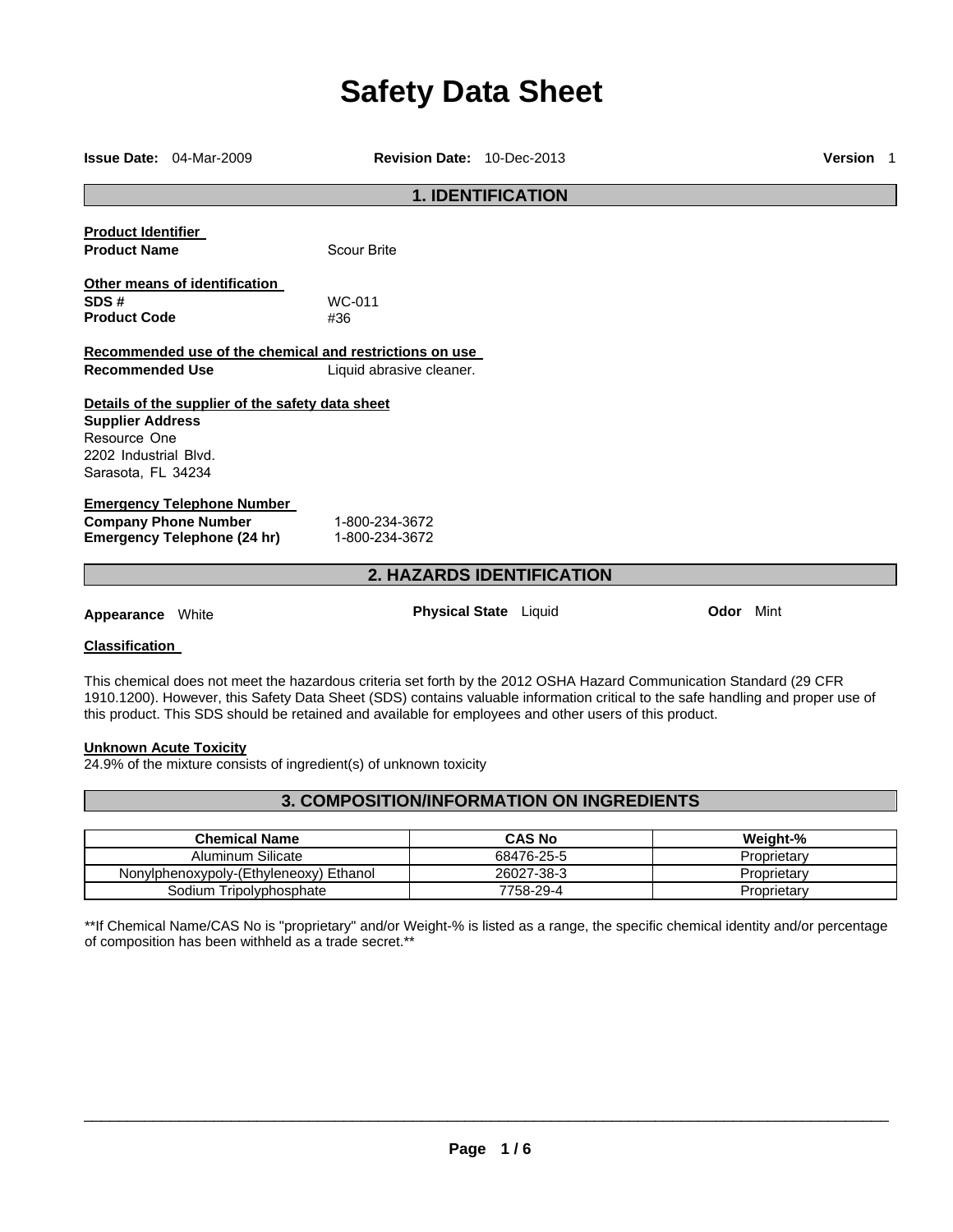## **4. FIRST-AID MEASURES**

### **First Aid Measures**

| ניט וועטשטוויו שורי ויו                                                                                                                                                                                                                            |                                                                                                                                                                                                                                  |  |
|----------------------------------------------------------------------------------------------------------------------------------------------------------------------------------------------------------------------------------------------------|----------------------------------------------------------------------------------------------------------------------------------------------------------------------------------------------------------------------------------|--|
| <b>Eye Contact</b>                                                                                                                                                                                                                                 | Rinse immediately with plenty of water, also under the eyelids, for at least 15 minutes. Seek<br>immediate medical attention/advice.                                                                                             |  |
| <b>Skin Contact</b><br>Wash off immediately with plenty of water for at least 15 minutes.                                                                                                                                                          |                                                                                                                                                                                                                                  |  |
| <b>Inhalation</b>                                                                                                                                                                                                                                  | Remove to fresh air.                                                                                                                                                                                                             |  |
| Ingestion                                                                                                                                                                                                                                          | Dilute with milk or water.                                                                                                                                                                                                       |  |
| <b>Most important symptoms and effects</b>                                                                                                                                                                                                         |                                                                                                                                                                                                                                  |  |
| <b>Symptoms</b><br>Direct contact with eyes may cause temporary irritation.                                                                                                                                                                        |                                                                                                                                                                                                                                  |  |
|                                                                                                                                                                                                                                                    | Indication of any immediate medical attention and special treatment needed                                                                                                                                                       |  |
| <b>Notes to Physician</b>                                                                                                                                                                                                                          | Treat symptomatically.                                                                                                                                                                                                           |  |
|                                                                                                                                                                                                                                                    | <b>5. FIRE-FIGHTING MEASURES</b>                                                                                                                                                                                                 |  |
| <b>Suitable Extinguishing Media</b><br>Unsuitable Extinguishing Media Not determined.<br><b>Specific Hazards Arising from the Chemical</b><br>Non-flammable solution.<br>Protective equipment and precautions for firefighters<br>protective gear. | Use extinguishing measures that are appropriate to local circumstances and the surrounding environment.<br>As in any fire, wear self-contained breathing apparatus pressure-demand, MSHA/NIOSH (approved or equivalent) and full |  |
|                                                                                                                                                                                                                                                    | <b>6. ACCIDENTAL RELEASE MEASURES</b>                                                                                                                                                                                            |  |
|                                                                                                                                                                                                                                                    | Personal precautions, protective equipment and emergency procedures                                                                                                                                                              |  |
| <b>Personal Precautions</b>                                                                                                                                                                                                                        | Use personal protective equipment as required.                                                                                                                                                                                   |  |
| Methods and material for containment and cleaning up                                                                                                                                                                                               |                                                                                                                                                                                                                                  |  |
| <b>Methods for Containment</b>                                                                                                                                                                                                                     | Prevent further leakage or spillage if safe to do so.                                                                                                                                                                            |  |
| <b>Methods for Clean-Up</b><br>Soak up with inert absorbent material. Place in appropriate containers for disposal.                                                                                                                                |                                                                                                                                                                                                                                  |  |
|                                                                                                                                                                                                                                                    | 7. HANDLING AND STORAGE                                                                                                                                                                                                          |  |
| <b>Precautions for safe handling</b>                                                                                                                                                                                                               |                                                                                                                                                                                                                                  |  |
| <b>Advice on Safe Handling</b>                                                                                                                                                                                                                     | Handle in accordance with good industrial hygiene and safety practice.                                                                                                                                                           |  |
| Conditions for safe storage, including any incompatibilities                                                                                                                                                                                       |                                                                                                                                                                                                                                  |  |
| <b>Storage Conditions</b>                                                                                                                                                                                                                          | Keep containers tightly closed in a dry, cool and well-ventilated place.                                                                                                                                                         |  |
| <b>Incompatible Materials</b>                                                                                                                                                                                                                      | None known based on information supplied.                                                                                                                                                                                        |  |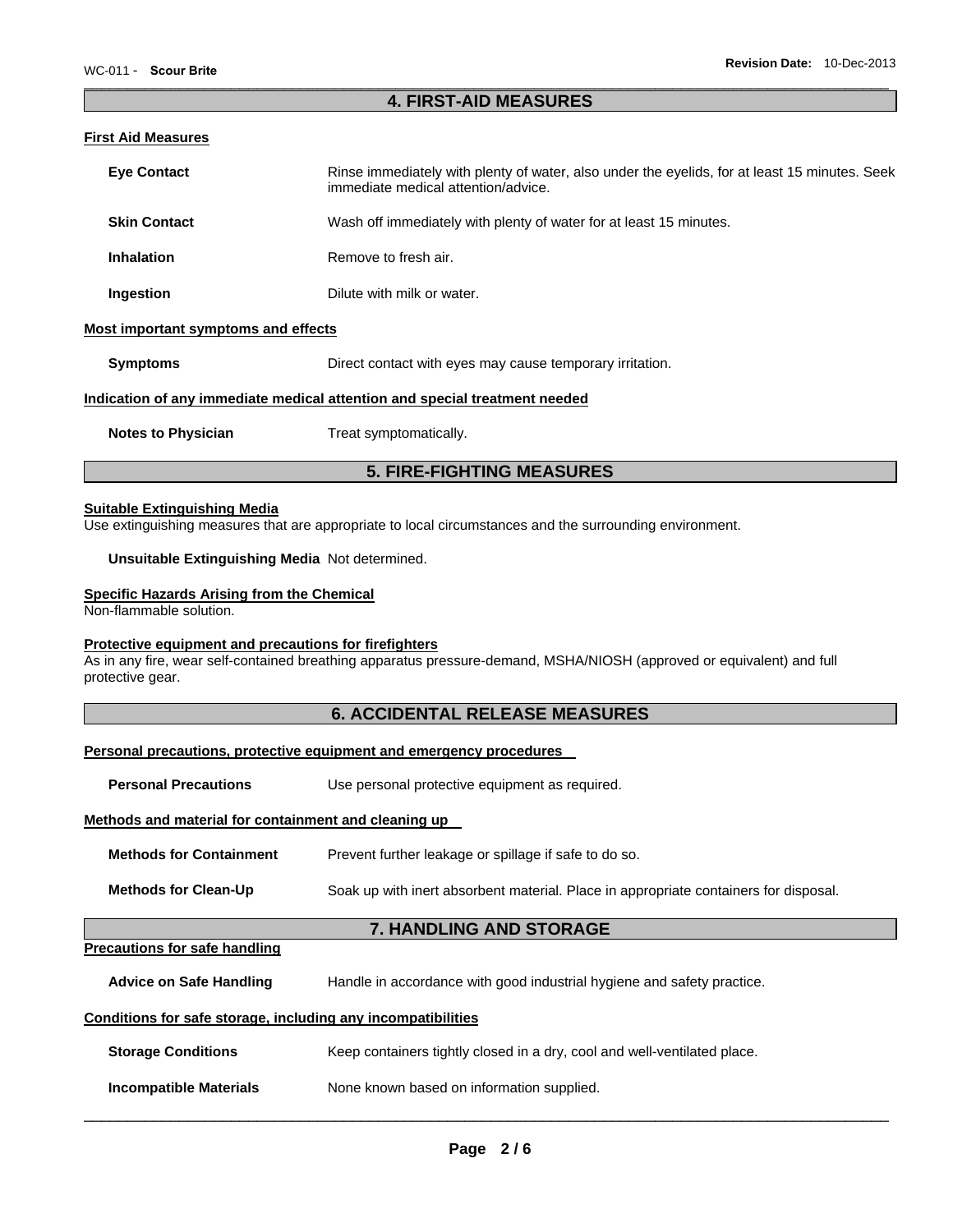### **8. EXPOSURE CONTROLS/PERSONAL PROTECTION**

### **Exposure Guidelines**

| <b>Chemical Name</b>        | <b>ACGIH TLV</b> | OSHA PE<br>--- | <b>NIOSH IDLH</b> |
|-----------------------------|------------------|----------------|-------------------|
| Sodium⊺<br>Tripolyphosphate | 15 ma/m          | ⊥5 ma/m`       |                   |
| 7758-29-4                   |                  |                |                   |

### **Appropriate engineering controls**

| <b>Engineering Controls</b> | Mechanical ventilation is acceptable. |
|-----------------------------|---------------------------------------|
|-----------------------------|---------------------------------------|

### **Individual protection measures, such as personal protective equipment**

| <b>Eye/Face Protection</b>      | Risk of contact: Wear approved safety goggles.             |
|---------------------------------|------------------------------------------------------------|
| <b>Skin and Body Protection</b> | Wear suitable gloves.                                      |
| <b>Respiratory Protection</b>   | Ensure adequate ventilation, especially in confined areas. |

**General Hygiene Considerations** Handle in accordance with good industrial hygiene and safety practice.

### **9. PHYSICAL AND CHEMICAL PROPERTIES**

### **Information on basic physical and chemical properties**

| <b>Physical State</b><br><b>Appearance</b><br>Color                                                                                                                                                                                                                                                                                                                                                                                                                                                                                                                                                                                   | Liquid<br>White liquid<br><b>White</b>                                                                                                                                                                                                                                                                                                       | Odor<br>Odor  |
|---------------------------------------------------------------------------------------------------------------------------------------------------------------------------------------------------------------------------------------------------------------------------------------------------------------------------------------------------------------------------------------------------------------------------------------------------------------------------------------------------------------------------------------------------------------------------------------------------------------------------------------|----------------------------------------------------------------------------------------------------------------------------------------------------------------------------------------------------------------------------------------------------------------------------------------------------------------------------------------------|---------------|
| <b>Property</b><br>рH<br><b>Melting Point/Freezing Point</b><br><b>Boiling Point/Boiling Range</b><br><b>Flash Point</b><br><b>Evaporation Rate</b><br><b>Flammability (Solid, Gas)</b><br><b>Upper Flammability Limits</b><br><b>Lower Flammability Limit</b><br><b>Vapor Pressure</b><br><b>Vapor Density</b><br><b>Specific Gravity</b><br><b>Water Solubility</b><br>Solubility in other solvents<br><b>Partition Coefficient</b><br><b>Auto-ignition Temperature</b><br><b>Decomposition Temperature</b><br><b>Kinematic Viscosity</b><br><b>Dynamic Viscosity</b><br><b>Explosive Properties</b><br><b>Oxidizing Properties</b> | <b>Values</b><br>8.7<br>Not available<br>Not available<br>None<br>Not available<br>n/a-liquid<br><b>None</b><br><b>None</b><br>Not determined<br>Not available<br>1.25<br>Completely soluble<br>Not determined<br>Not determined<br>Not determined<br>Not determined<br>Not determined<br>Not determined<br>Not determined<br>Not determined | Rema<br>(1=Wa |
|                                                                                                                                                                                                                                                                                                                                                                                                                                                                                                                                                                                                                                       |                                                                                                                                                                                                                                                                                                                                              |               |

**Odor Threshold** 

Mint fragrance Not determined

**Remarks • Method** 

(1=Water)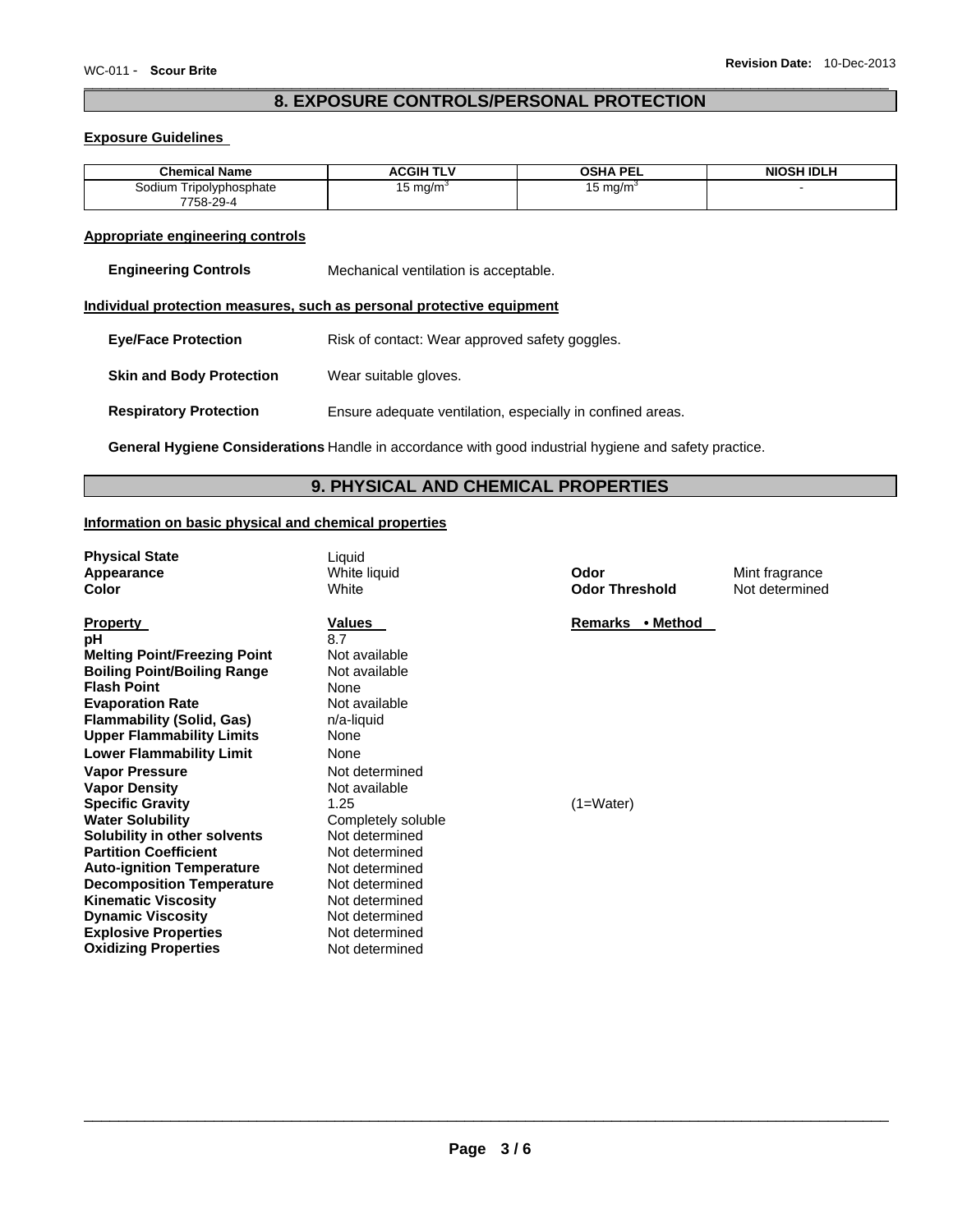### **10. STABILITY AND REACTIVITY**

### **Reactivity**

Not reactive under normal conditions.

#### **Chemical Stability**

Stable under recommended storage conditions.

### **Possibility of Hazardous Reactions**

None under normal processing.

### **Conditions to Avoid**

Keep out of reach of children.

### **Incompatible Materials**

None known based on information supplied.

### **Hazardous Decomposition Products**

None known based on information supplied.

### **11. TOXICOLOGICAL INFORMATION**

### **Information on likely routes of exposure**

| <b>Product Information</b> |                                  |
|----------------------------|----------------------------------|
| <b>Eye Contact</b>         | Avoid contact with eyes.         |
| <b>Skin Contact</b>        | Avoid contact with skin.         |
| <b>Inhalation</b>          | Avoid breathing vapors or mists. |
| Ingestion                  | Do not taste or swallow.         |

### **Component Information**

| <b>Chemical Name</b>           | Oral LD50            | Dermal LD50                | <b>Inhalation LC50</b>   |
|--------------------------------|----------------------|----------------------------|--------------------------|
| Nonylphenoxypoly-(Ethyleneoxy) |                      | $= 1800 \mu L/kg$ (Rabbit) |                          |
| Ethanol                        |                      |                            |                          |
| 26027-38-3                     |                      |                            |                          |
| Sodium Tripolyphosphate        | $= 3100$ mg/kg (Rat) | $> 7940$ mg/kg (Rabbit)    | $\overline{\phantom{0}}$ |
| 7758-29-4                      |                      |                            |                          |
| Magnesium Aluminum Silicate    | $>$ 16 g/kg (Rat)    |                            |                          |
| 1327-43-1                      |                      |                            |                          |
| Ammonium hydroxide             | $=$ 350 mg/kg (Rat)  |                            |                          |
| 1336-21-6                      |                      |                            |                          |

#### **Information on physical, chemical and toxicological effects**

**Symptoms** Please see section 4 of this SDS for symptoms.

#### **Delayed and immediate effects as well as chronic effects from short and long-term exposure**

| Carcinogenicity                                         | This product does not contain any carcinogens or potential carcinogens as listed by OSHA,<br>IARC or NTP. |
|---------------------------------------------------------|-----------------------------------------------------------------------------------------------------------|
| <b>Numerical measures of toxicity</b><br>Not determined |                                                                                                           |
| <b>Unknown Acute Toxicity</b>                           | 24.9% of the mixture consists of ingredient(s) of unknown toxicity.                                       |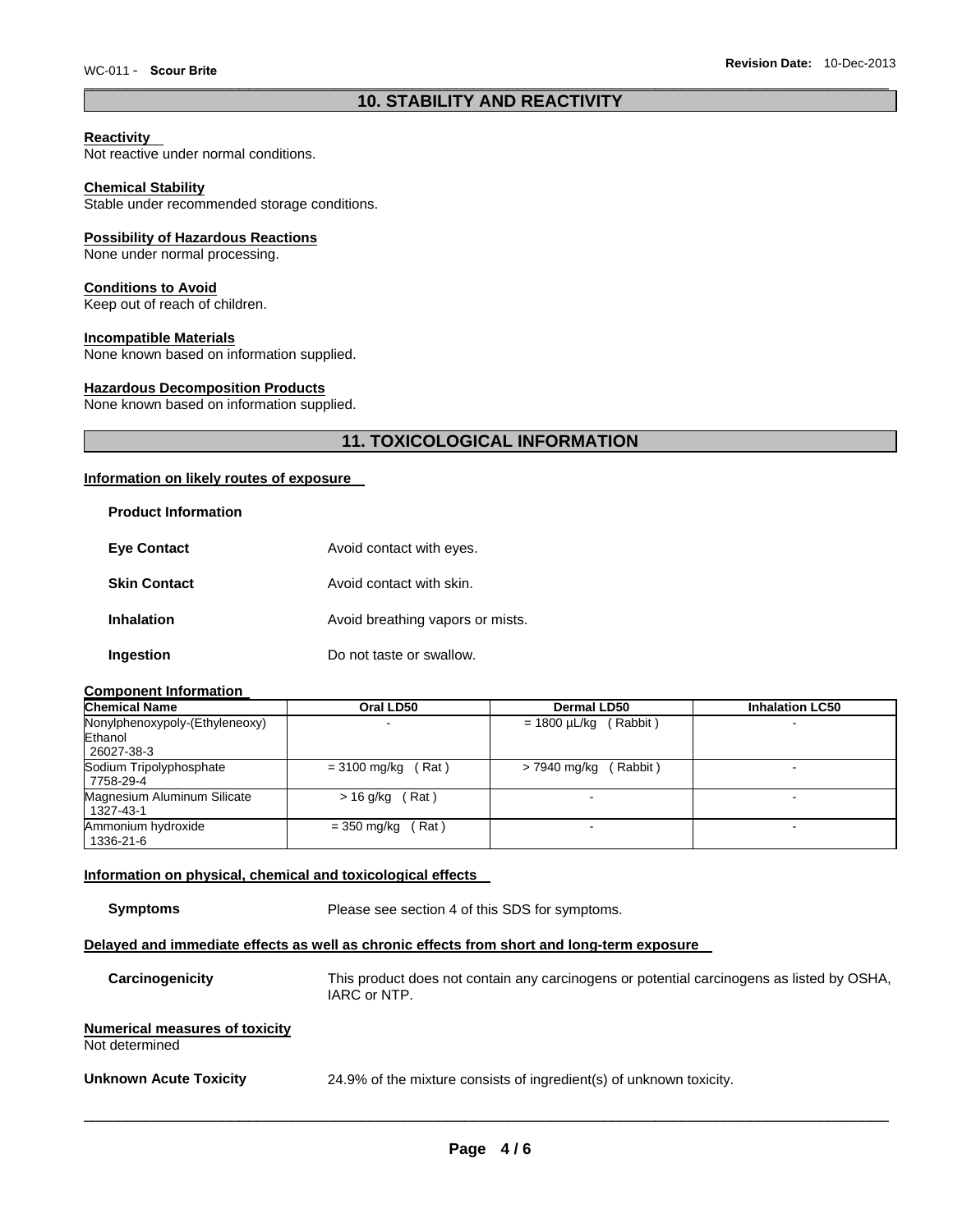### **12. ECOLOGICAL INFORMATION**

### **Ecotoxicity**

An environmental hazard cannot be excluded in the event of unprofessional handling or disposal.

| <b>Chemical Name</b>                 | Algae/aguatic plants | <b>Fish</b>                                | <b>Toxicity to</b><br>microorganisms | Crustacea                                                                |
|--------------------------------------|----------------------|--------------------------------------------|--------------------------------------|--------------------------------------------------------------------------|
| Sodium Tripolyphosphate<br>7758-29-4 |                      | 1650: 48 h Leuciscus idus<br>ma/L LC50     |                                      |                                                                          |
| Ammonium hydroxide<br>1336-21-6      |                      | 8.2: 96 h Pimephales<br>promelas mg/L LC50 |                                      | 0.66: 48 h water flea mg/L<br>EC50 0.66: 48 h Daphnia<br>pulex mg/L EC50 |

### **Persistence/Degradability**

Not determined.

### **Bioaccumulation**

Not determined.

### **Mobility**

Not determined

### **Other Adverse Effects**

Not determined

### **13. DISPOSAL CONSIDERATIONS**

### **Waste Treatment Methods**

| <b>Disposal of Wastes</b>     | Disposal should be in accordance with applicable regional, national and local laws and<br>regulations. |
|-------------------------------|--------------------------------------------------------------------------------------------------------|
| <b>Contaminated Packaging</b> | Disposal should be in accordance with applicable regional, national and local laws and<br>regulations. |

### **US EPA Waste Number**

| <b>Chemical Name</b>       | <b>RCRA</b> | <b>RCRA - Basis for Listing</b> | <b>RCRA - D Series Wastes</b> | <b>RCRA - U Series Wastes</b> |
|----------------------------|-------------|---------------------------------|-------------------------------|-------------------------------|
| Nonylphenoxypoly-(Ethylene |             | Included in waste stream:       |                               |                               |
| oxy) Ethanol               |             | K060                            |                               |                               |
| 26027-38-3                 |             |                                 |                               |                               |

### **California Hazardous Waste Status**

| <b>Chemical Name</b>                  | California<br>a Hazardous Waste Status |
|---------------------------------------|----------------------------------------|
| $\sim \cdots$<br>Silicate<br>Aluminum | Toxic soluble                          |
| $.476-25$<br>684<br>້                 |                                        |

### **14. TRANSPORT INFORMATION**

| <b>DOT</b> | Not regulated |
|------------|---------------|
|            |               |

**IATA** Not regulated

**IMDG** Not regulated